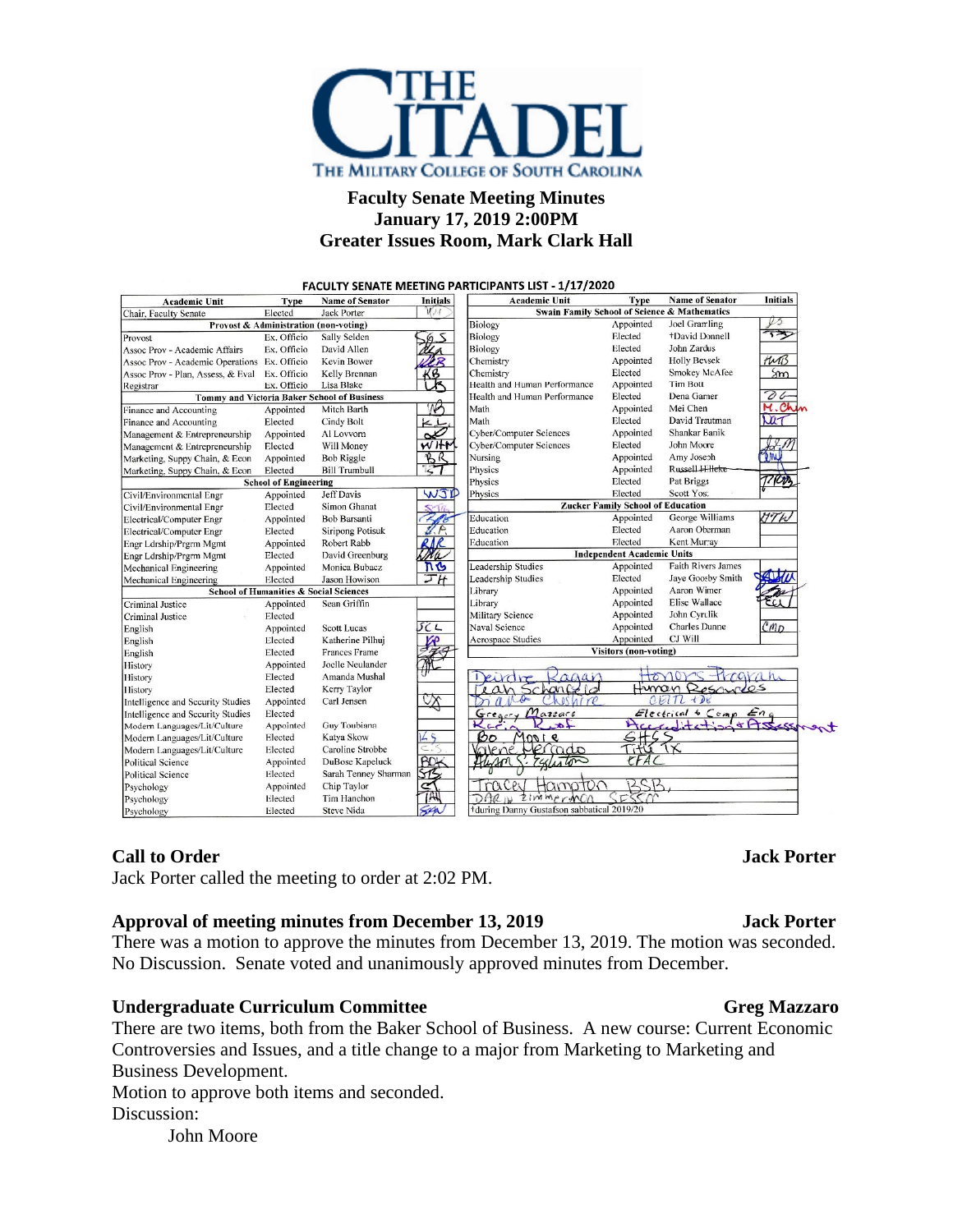- Will changing the title of the major be enough for College of Charleston to support it? Do we know that?

Dr. Selden: The College of Charleston Provost gave a courtesy call to let us know that they will be blocking any major that we are bringing forth that they also offer. There is only a 30% overlap, so the name change will help make our case, but it does not guarantee that CHE will support us.

John Moore

- The 30% overlap is still in the same geographical area.

Dr. Selden: The CHE has a provision, which states that in geographic areas there should be a limited duplication of progress offerings.

John Moore

- Is that also related to the fact that Clemson is now offering a Master's Degree in Computer Science in the Charleston area that we have already been offering for years?

Dr. Selden: That is a good question and very interesting, but we are not sure of the consistency. We can look into it.

John Moore

- Would we oppose if College of Charleston created a Cyber Security major? Dr. Selden: That would be something that would be discussed at that time.

Bill Trumbull

- Do we know why College of Charleston is coming down so hard on us for this? Dr. Selden: We do. It is because of the Electrical Engineering proposal that they brought forth last year and The Citadel opposed it and prevailed at CHE.
- Bob Riggle
- This major, Marketing and Business Development, grows out of our Professional Selling Pathway that has been offered for many years. It is very business development oriented. We took our classes of Professional Selling and Advanced Professional Selling, which is more characteristic of what the industry is calling it, coupled with Business Negotiation and Business Ethics. That is very specific, compared to what College of Charleston offers, which is very general.

Senate voted: Unanimously passed, motion carried.

# **Department of Intelligence and Security Studies Carl Jensen Tenure and Promotion Policy**

This document was created by pulling documents from other departments across campus. It is updated to include the most recent version of Memorandum 6-301. What sets Intelligence and Security Studies aside from other departments and makes us different from other disciplines is that there really isn't any reputable Ph.D. programs in the areas of Intelligence and Security Studies. The study of Intelligence and Security Studies is done by Ph.D.s in related disciplines. Thus, the tenure and promotion policies reflect the promotion policies of the various disciplines that comprise our program.

Senate voted: Unanimously passed, motion approved.

# **Master Plan Update** Jack **Porter**

Reminder: Consultants and stakeholders would like feedback by January 31, 2020. Feel free to contact Jack Porter.

Kevin Bower

- They will be on campus again on January  $22<sup>nd</sup>$  and  $23<sup>rd</sup>$  for a space assessment and discussion.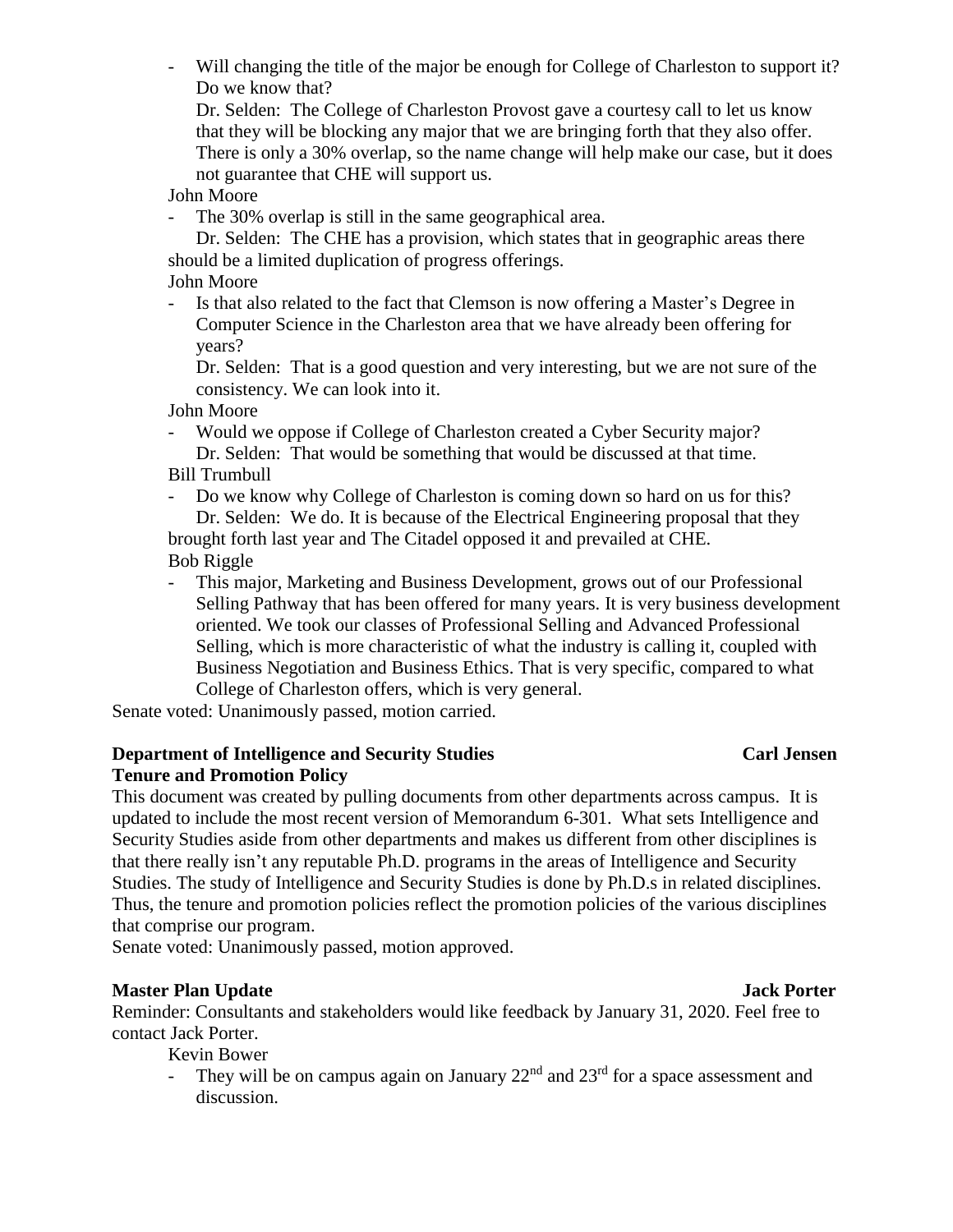## **Update from Provost** Sally Selden

Dr. Selden introduced the new Title IX Coordinator, Valerie Mercado. She has an excellent background for this position and she is the mother of a knob.

Darkness to Light training reminders will be going out in the next week to those who still need to complete it. We need over 80% compliance.

An RFP is going out for a company to go in and finalize the comparison groups for the salary surveys. The Senate group was engaged in this. The expectation is that each department will have an individual, most likely the Chair, to be engaged in these groups. Charles Cansler is working to tie in pay increases to performance. This can be wonderful, but it is all dependent upon how good your evaluation systems are. Currently the faculty evaluation system uses three categories and we are looking to increase it to five categories for greater differentiation. A task force will be put together consisting of faculty to come up with the additional categories. Dr. Selden would like anyone interested in the faculty evaluation system to volunteer for this task force. Faculty members on this task force do not need to be tenured.

Capers Hall Update: At last meeting we shared the news that the local BAR did not support our plan to tear down Capers. We have appealed and filed court records. The city will appoint an attorney for the BAR and the next step is to select a neutral mediator for the mediation process with The Citadel and the BAR. We are going to fight very hard to continue to pursue our plan to tear down Capers. Dean Moore has met with former Mayor Riley, who has agreed to support us in any way that he can.

Jack Porter

- Is there a timeline for the appeal process?

Dr. Selden: There is no technical timeline, but we are at the step of selecting a mediator.

Joelle Neulander

- The building is not healthy for employees with black mold and other issues. After Bastin Hall opens, can they move in to Bond if Capers is still being delayed? Kevin Bower: The start date for Capers is still spring 2021. The swing space plan is

to move Business to Bastin, and Education to Bond Hall, and the rest to swing space. From our perspective, the plan is still in place.

Scott Lucas

- If we stay on the current timeline and plan, would those of us in Capers be packing up our offices to move out during the fall semester while working with students? Kevin Bower: Professional movers will be brought in to assist with this. You will be receiving crates for your office for your personal items. Those moving into Bastin will be leaving old furniture behind. Those moving into swing space will be moving with furniture. We are trying to prepare for this and have as little impact to you as possible.

House Ways and Means: We will be meeting on Tuesday to present our case to increase our budget. We are very optimistic on what the outcome will be.

CHE: We are taking our proposal for two new majors, and they are going to the Board of Visitors at the end of the month, then onto ACAP. By June, we will have a decision.

Greater Issues: There was unhappy feedback regarding cancelled classes. We will only be having one Greater Issues speaker in the fall, in November. There will not be a speaker in September. One of the proposals that came forth was from the School of Engineering and it suggested that they could shorten all morning classes or all classes that day so that the 11:00 class does not need to be cancelled. Dr. Selden asked for feedback.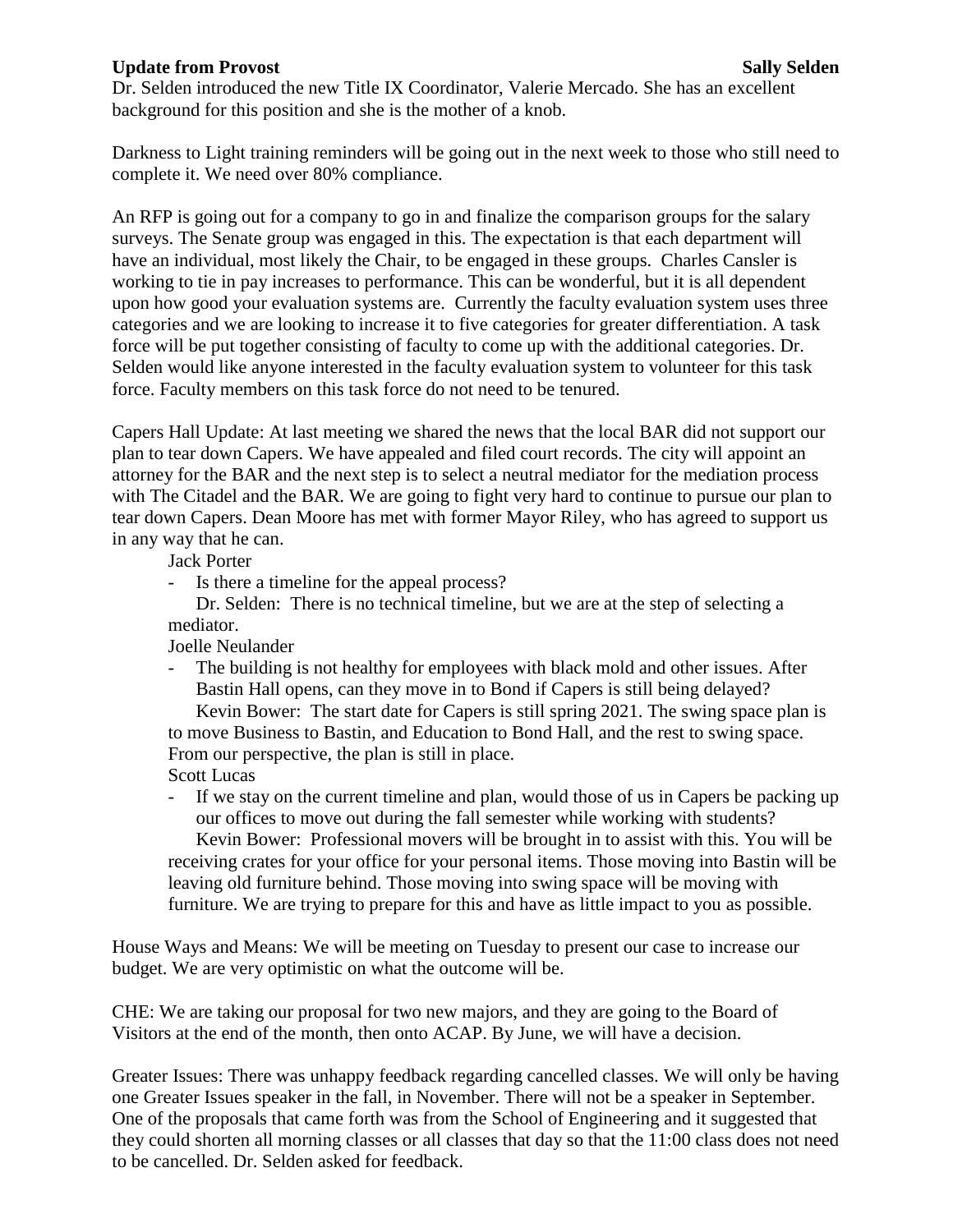Aaron Wimer

- Are there time requirements for classes? Would shortening them affect this? Dr. Selden: The speech would qualify as educational time, so it should be ok. Holly Bevsek
- If it goes through the whole day where classes are shortened, what about labs that are scheduled for the afternoon?

Dr. Selden: That is a good point and something we will need to consider. Spread out, it might only take off 5-10 minutes of an afternoon class. We will look at all options and see what works for everyone.

Chris Fudge is offering a class this semester called Academic Strategies. The Assoc. Provost's Office has randomly chosen 20 freshmen cadets who have less than a 1.5 GPA. They are enrolled in this class to improve academic performance. She will report to the Senate as to how well that worked.

The issue of cadets missing class for guard duty and what happens on Thursdays for those who teach a 1330 class (cadets are consistently 15 minutes late). Dr. Selden spoke with the Commandant today about both of these issues, so dialogue has begun and he was very receptive. Dr. Selden briefly reviewed information from Chris Fudge and will be sharing it with Senators concerning class absences. This fall (i.e. Fall 2019), there were 1799 excused absences compared to 2459 last spring. Overall, the number of missed classes is down. More faculty are also submitting absences because every time we have new faculty, they are more apt to submit absences.

Kevin Bower

- We have changed the way we schedule guards. There was a problem and the first semester there was resistance by the students. In the second semester, we engaged Academic Officers to help out the XO's with scheduling. TAC officers have been receptive to working on this.

Joelle Nuelander

Class should always come first.

Dr. Selden: Some companies have had no cadets miss a single class. Those Academic Officers and XO's will talk to the other groups.

# Continuity of Instruction Plan

Kevin Bower

- We formed an *ad hoc* Committee over the summer, developed a draft and had a 30 day review period. We received wonderful feedback, which was integrated into the document. We voted unanimously to adopt it and that version will be sent out in the coming days. Training will be in March and April on Canvas, our new LMS.

# Diana Cheshire

- Canvas is coming to campus on February 3-4. March will be filled with training opportunities on Canvas. Canvas will officially start June  $28<sup>th</sup>$  (summer II) We will have 24/7 support.

Jack Porter

This applies to all faculty, not just online. Share this information with your colleagues.

David Allen

- Strands: Currently we have pilots running in History, English, Natural Science and some electives. Coming up we will be working on the strands language for the catalog to go through the Undergraduate Curriculum Committee in the February or March meeting. This will include all descriptions of strands and generic strand classes. Once moved through the UCC, it will come to the Faculty Senate for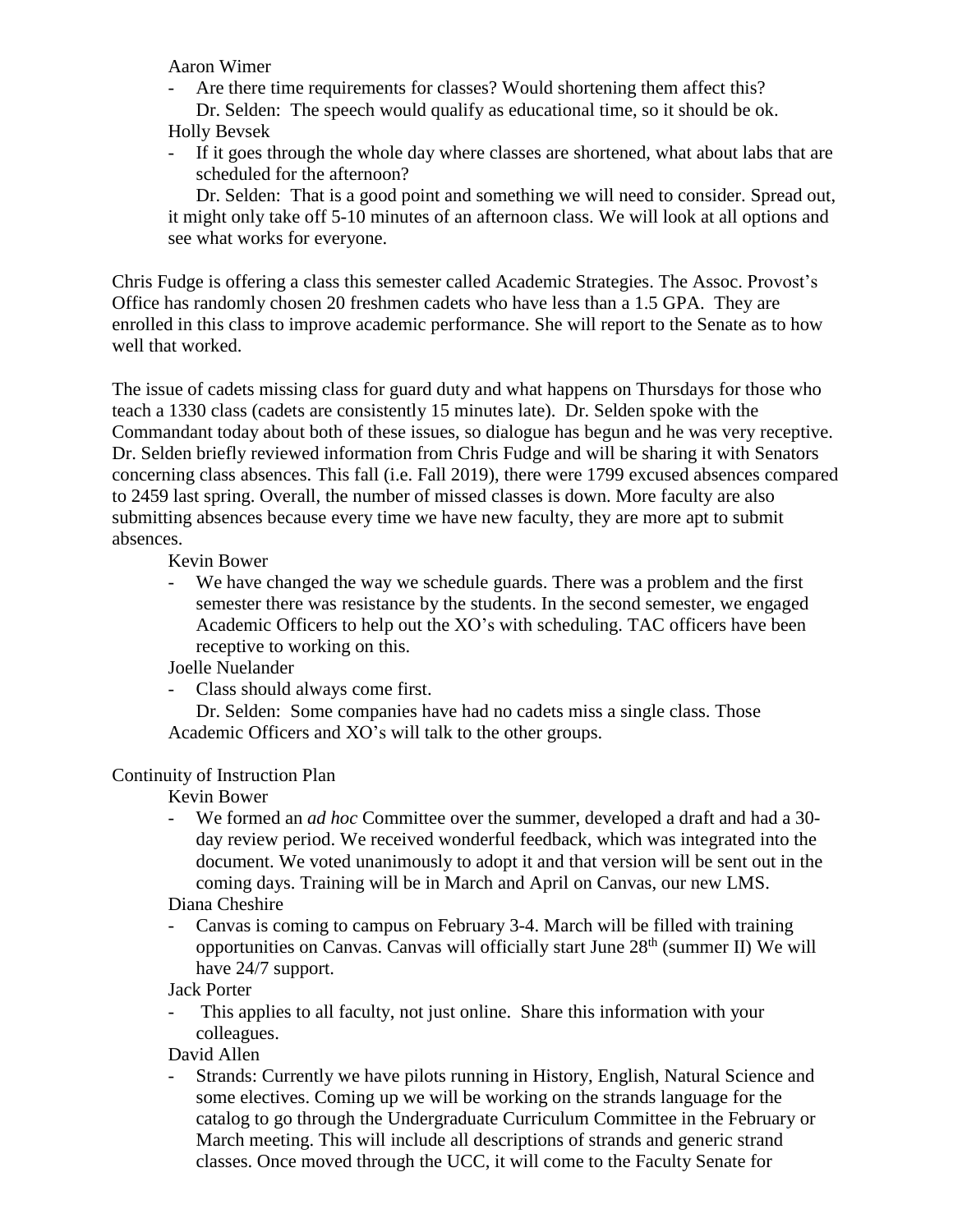approval. We will also be working on recruitment of faculty members. The academic maps will need to be suspended a little bit. We will have just three classes in strands for sophomores: English, History and Natural Science.

- Freshmen Seminar: We are taking steps to reduce class size. We will be recruiting more faculty to teach Freshmen Seminar. Training will be in May. Students liked the class, but most say it is hard.
- Structure of General Education: We have produced an overview document of where we are with the new General Education and it will be released to faculty today. Connected to that new document, there is a constitution for the new General Education. It is a two page document that we are going to ask Senate to approve. It explains how the new Gen Ed should be organized, how it should be run and how it should be modified, and assessed.

Holly Bevsek

- How will freshmen be informed about strands, what is the advisors role? David Allen

- All freshmen met in their battalions, and their academic officers and/or David Allen or someone from Academic Affairs and it was explained to them.

Scott Lucas

- Question was asked about strand substitution forms and who should sign them. David Allen
- All Strand Pilot students should send substitution forms to David Allen.

Assessment: We just did an inventory on where we stand with all Program Assessments. We have some gaps that need closing. We are in our 5<sup>th</sup> year review for SACS COC. Assessment is one of the core competencies required. We need to get that information into Taskstream.

We are wrapping up our QEP. Karin Roof will give a presentation at our next Senate meeting. We will be deciding our next QEP soon.

Strategic Plan: Dr. Selden will be giving a short presentation on our Strategic Plan at our next Senate Meeting.

David Donnell

- Not very many students are completing the faculty evaluations. Is there a better way, other than giving rewards/incentives, to get the numbers up?

David Allen: We did not say to reward the individual students, but rather reward the entire class.

Dr. Selden: We should give some more thought to this. Thank you for bringing this up.

# **Updates from Standing Committees Senators**

Financial Affairs Committee: Dr. Barth and Dr. Selden

The Committee has met in the fall and selected the Chair and discussed some updates from last year's charges. There have been no direct charges to the committee this year. When we get a change from the senate we will meet again and start working on it. One update from last year's work was the new structure of the FRB: We discussed the role of the PBRC and FRB and the PBRC working group made a recommendation to have just one committee, the FRB, with extended membership for more transparency and better decision making. The new FRB charter is in the works and the new membership includes two deans and a faculty senate representative (the financial affairs committee chair) in addition to the VP's. Any questions, contact Dr. Karagiannidis.

Leadership Committee: Jack Porter

The committee has been working actively on the ROTC replacement courses.